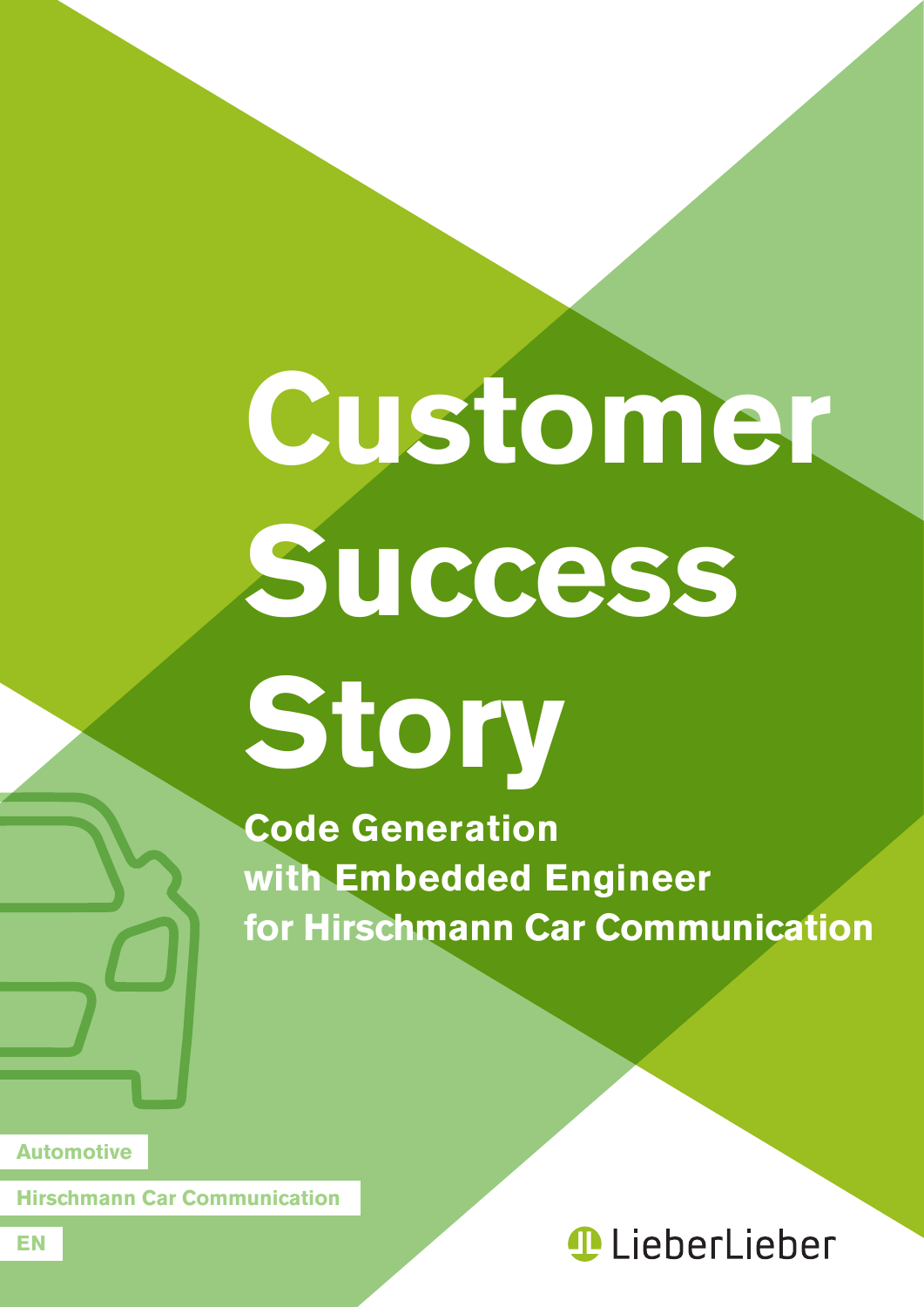## LieberLieber Software: Hirschmann makes waves with Embedded Engineer

Hirschmann Car Communication is a leading German supplier of transmitter and receiver systems. The company has long based its systems development on Enterprise Architect. Now, in a preliminary project for a remote tuner, LieberLieber Embedded Engineer is being used to generate executable source code from their UML system model.

Hirschman Car Communication employs 140 engineers in the areas of industrial engineering, development and design, and measurement and test engineering. Dennis Drews is a software engineer at Hirschmann: "A colleague recommended LieberLieber Embedded Engineer to us, which we thoroughly tested and then presented internally. Today I would say that if you're using Enterprise Architect, you should also be using LieberLieber products. Embedded Engineer has proved to be a high-quality tool and has faultlessly generated running software from the model." Developers used LieberLieber's help website and email support. "We quickly developed the two state machines in C and optimized the model in such detail that we did not have to dive into the automatically-generated code! This is an ideal condition for us, which we were able to achieve thanks to LieberLieber's excellent tool." Drews concludes.

Dennis Drews Software engineer at Hirschmann

A colleague recommended LieberLieber Embedded Engineer to us, which we thoroughly tested and then presented internally. Today I would say that if you're using Enterprise Architect, you should also be using LieberLieber products. Embedded Engineer has proved to be a high-quality tool and has faultlessly generated running software from the model.





#### Daniel Siegl, CEO at LieberLieber

We are very proud to have Hirschmann Car Communication, one of the leading providers in the automotive supplier industry, among our customers. The fact that our Embedded Engineer tool was able to meet the high quality requirements in this project reinforces us in our own drive to meet such high levels of quality. In order to create innovative products one also needs excellent tools, which we are constantly working to improve.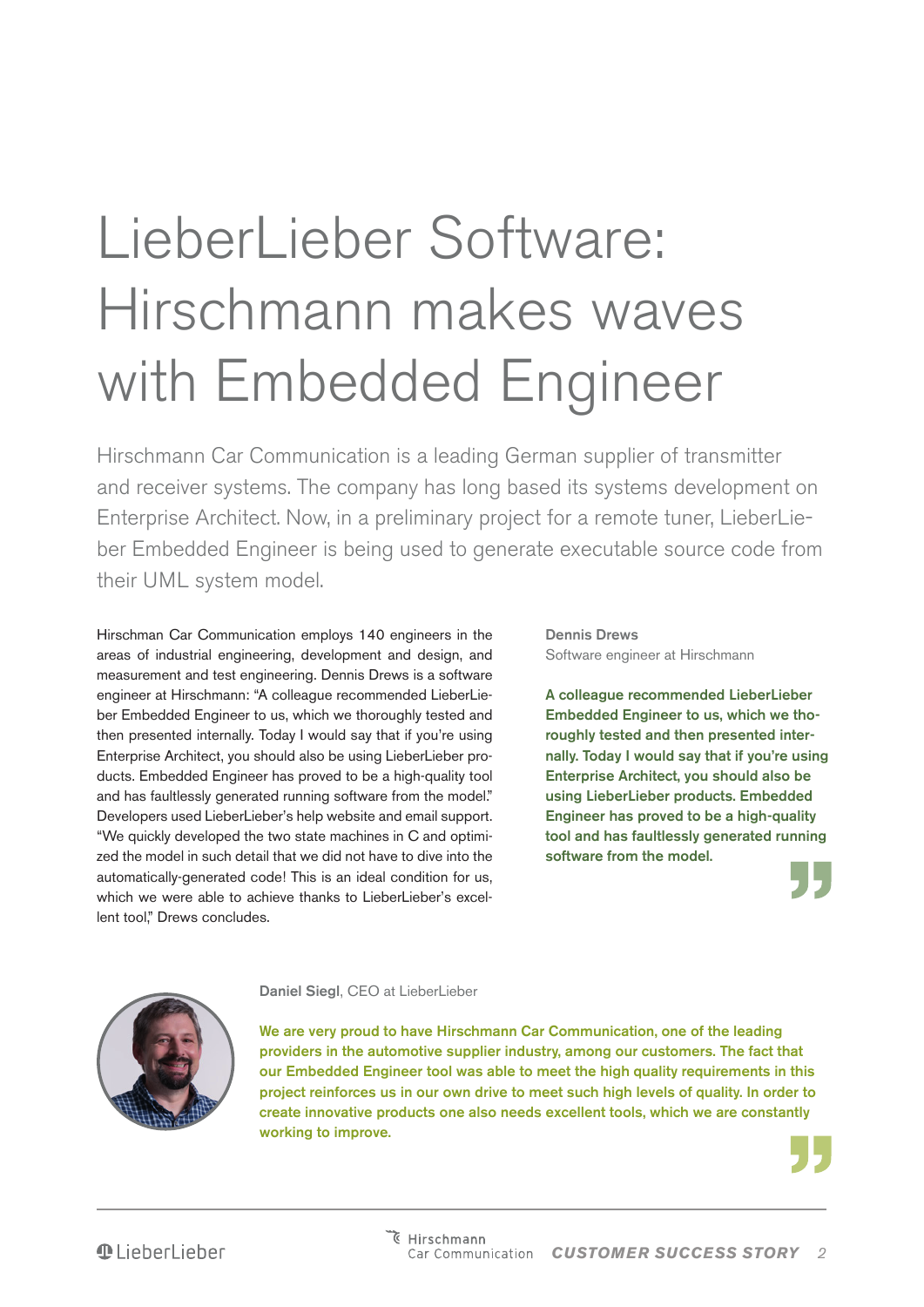

**Disruptive technology ensures competitive edge** – The remote tuner modules are a disruptive technology for Hirschmann Car Communication: They move the receiver technology closer to the antenna from the head unit, thus making an additional amplifier unnecessary. The digital transmission is then no longer via several, expensive co-axial cables, but via a single, cost-effective cable. "As a leading manufacturer, we want to introduce such disruptive technologies as quickly as possible, even if they change the current way of doing business. In our field, technical advancement gives us a key competitive edge that distinguishes us from our competitors. We must always be ready to enter new territory," explains Thomas Adam, Head of Technology & Innovation.

In order to be able to hold this decisive market advantage, developers are of course glad to support development of the best tools available on the market. At the beginning of the project, when software code requirements were higher than what could directly be achieved with Enterprise Architect, Drews was pleased to learn of LieberLieber Embedded Engineer: "If we want to keep our lead, then we also have to continuously optimize our tools. In addition, our high quality requirements dictate that we must know our tools very well, and also exploit the possibilities within them. It is our desire to live quality in all areas and Embedded Engineer provides excellent support for us in this domain." The positive experiences from the preliminary design phase have now been passed on to serial production, where the next steps for the production of the remote tuner modules will now be initiated.



Thomas Adam Head of **Technology** & Innovation at Hirschmann

As a leading manufacturer, we want to introduce such disruptive technologies as quickly as possible, even if they change the current way of doing business. In our field, technical advancement gives us a key competitive edge that distinguishes us from our competitors. We must always be ready to enter new territory.